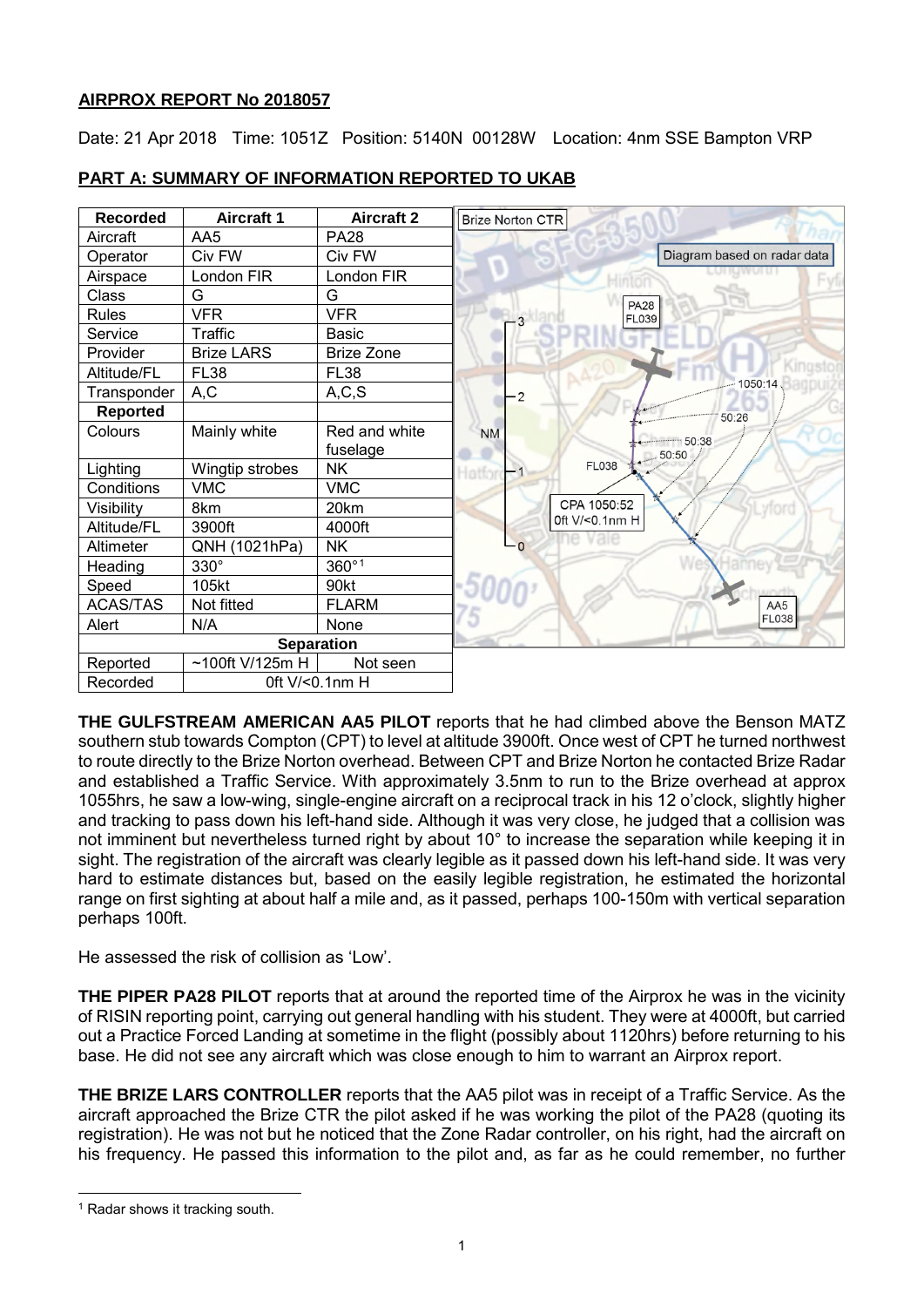enquiry was made. He was continuously working maximum traffic levels in fine weather conditions, including 3 pilots in receipt of a Traffic Service with up to 3 more pilots on standby for a service. The Zone Radar controller was working at least the Benson Tutors and the PA28. He did not feel that the unit was overburdened but they were working to a medium-high intensity from the time LARS opened.

He perceived the severity of the incident as 'Low'.

**THE BRIZE ZONE CONTROLLER** reports that he was operating during a medium/high intensity period of traffic, the weather was 'Blue'. He was controlling the PA28 pilot on a Basic Service routeing towards Brize. The PA28 pilot elected to carry out 10 mins of general handling south of the airfield before routing via Farringdon. He was also controlling the Tutors out of Benson, who were on a Traffic Service, this is where the majority of his attention was centred. He recalled the LARS controller leaning across to him to confirm whether he was working the PA28. He did not think any more of this until they heard the following day that the AA5 pilot, who was under a Traffic Service with LARS, had reported an Airprox against the PA28. The pilot of the PA28 did not mention anything to him at the time or later. He did not recall seeing anything on the radar screen that warranted a cause for concern.

He perceived the severity of the incident as 'Low'.

# **Factual Background**

The weather at Brize Norton was recorded as follows:

METAR EGVN 211050Z 15004KT 7000 HZ SCT070 19/12 Q1020 WHT BECMG 9999 NSW[2](#page-1-0) BLU=

# **Analysis and Investigation**

# **Military ATM**

The AA5 pilot contacted Brize LARS requesting a Traffic Service, the service was agreed and the aircraft route was confirmed. In the 3 mins prior to the Airprox, the Brize LARS controller accepted a handover from Sector 23 Planner on an aircraft inbound to Gloucester, placed the aircraft under a Traffic Service, ascertained the type of approach at Gloucester and liaised with Gloucester about the inbound. During this 3-min period, no Traffic Information was passed to any pilot including the AA5. At the time of the Airprox, the Brize LARS controller assessed their workload as high to medium and was controlling 4 aircraft (including the AA5), all of whom were receiving a Traffic Service.

The PA28 pilot contacted Brize Zone requesting a Basic Service and 10 mins of general handling prior to a Faringdon recovery. The service was agreed shortly after contact and Brize airfield details were passed. At the time of the incident, the Brize Zone controller was working 4 aircraft (including the PA28); one pilot was receiving a Traffic Service, all others were in receipt of a Basic Service. Two of the pilots on frequency required to cross the Brize Zone and one was a para-dropping aircraft preparing for a drop. Traffic Information was routinely passed to the pilots under the surveillance service. In the 2 mins prior to the Airprox, the Brize Zone controller co-ordinated a Zone transit and the para drop. The Brize Zone controller assessed their workload as medium to low but with a medium level of complexity.

At 10:48:02 (Figure 1), the Brize LARS Controller began to take a handover from the Sector 23 Planner on an aircraft and the Brize Zone Controller began to agree a Zone crossing clearance with another aircraft. The AA5 (squawk 3710) was tracking toward the Brize Zone and the PA28 (squawk 3707) was general handling just to the south of the Brize Zone.

 $\overline{\phantom{a}}$ 

<span id="page-1-0"></span><sup>2</sup> No significant weather.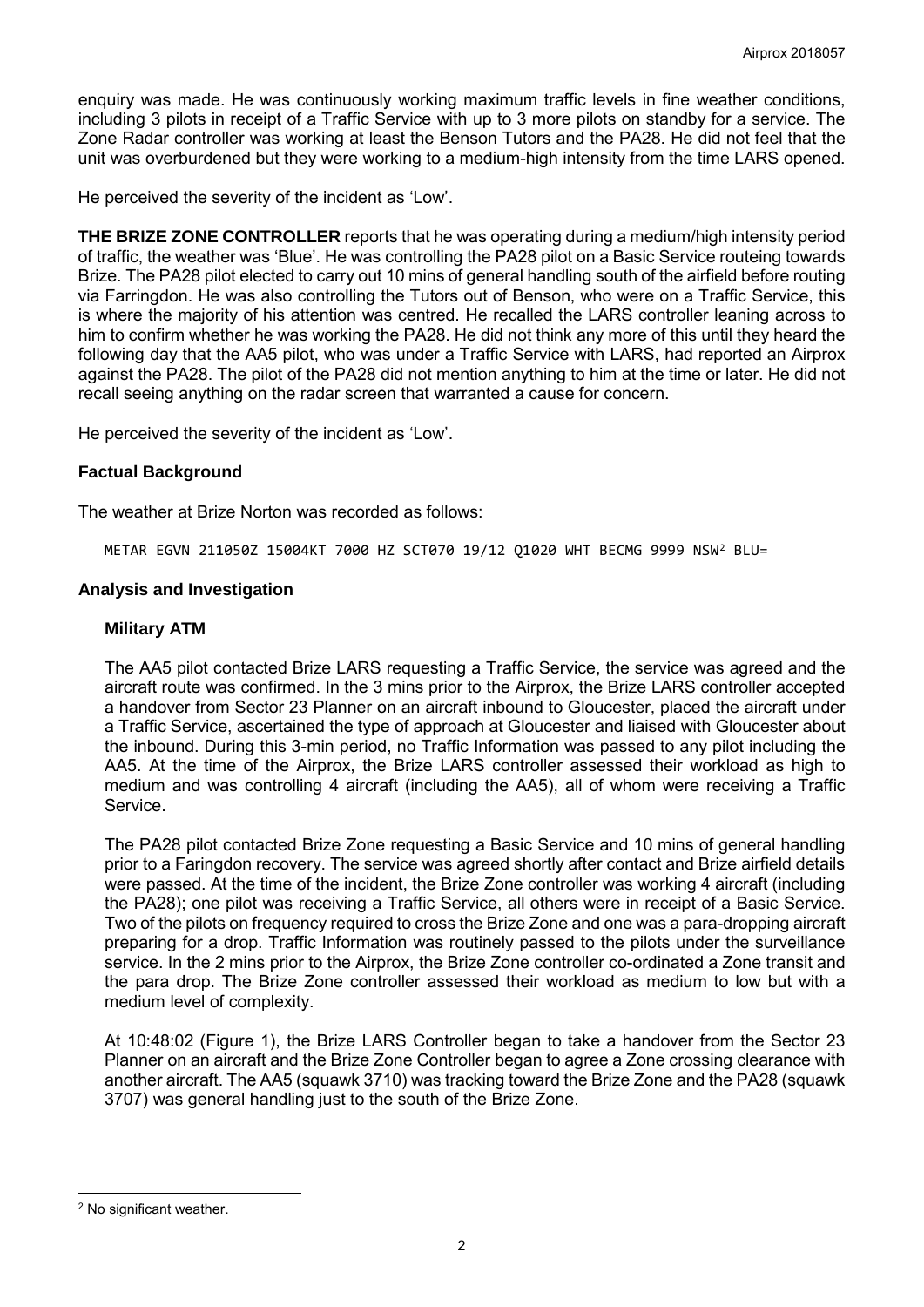

Figure 1: 10:48:02.

At 10:49:05 (Figure 2), the AA5 and PA28 were 5nm apart on conflicting flightpaths; however, no Traffic Information was passed. With respect to a Traffic Service, CAP 774 states '*Controllers shall aim to pass information on relevant traffic before the conflicting aircraft is within 5 NM, in order to give the pilot sufficient time to meet his collision avoidance responsibilities and to allow for an update in traffic information if considered necessary'.*



Figure 2: 10:49:05.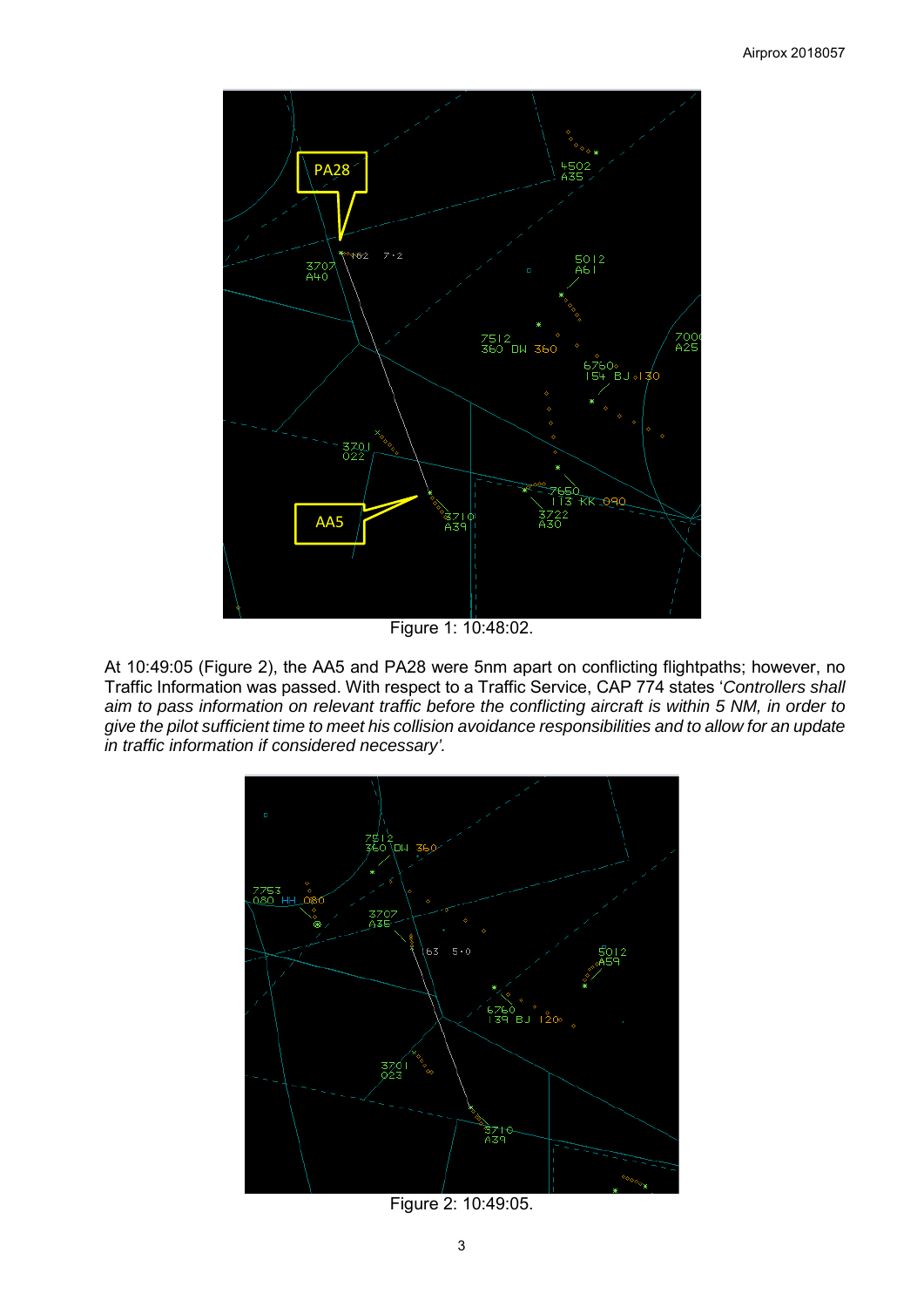At 10:50:34 (Figure 3), the Brize LARS Controller began a prenote to Gloucester about their inbound aircraft. At this point, there was less than 1nm between the AA5 and PA28. Concurrently, the Brize Zone Controller agreed a Zone crossing clearance with another pilot and the pilot of the paradropping aircraft reported one minute ready to drop.



Figure 3: 10:50:34. Figure 4: CPA at 10:50:51.

CPA occurred at 10:50:51 (Figure 4). Due to radar replay 'jump' this is the closest measurable CPA (0.1nm horizontal, 0ft vertical). Allowing the radar replay to continue shows that the radar returns merge. At this time, the Brize LARS Controller was still on the landline prenoting the aircraft inbound to Gloucester and the Brize Zone Controller had just agreed a Zone transit with another pilot.

The Brize LARS controller (controlling the AA5 under a Traffic Service) noted their workload as high to medium with 4 aircraft on frequency, all in receipt of a Traffic Service, although this is not an unusual occurrence in the Brize area. All controllers are taught, during basic controller training, to scan for conflicting traffic prior to opening any landline. It is reasonable to expect that, in this situation, had the controller done so they may well have noticed the developing confliction between the AA5 and the PA28 and passed timely Traffic Information. As the handover from Sector 23 was completed, the distance between the aircraft decreased to 5nm, the latest point at which Traffic Information should have been passed. However, no radio transmissions were made for 30 secs and then the call that was made was a terrain warning to another pilot. Having identified the Gloucester inbound, the Brize LARS Controller then began a prenote to Gloucester during which the separation between the AA5 and the PA28 decreased to 0.9nm. The Airprox occurred during this landline conversation.

The Brize Zone Controller (controlling the PA28 under a Basic Service) noted their workload as medium to low but with a medium level of complexity. CAP774 states that *'the provider of a BS is not required to monitor the flight, pilots should not expect any form of TI'* but *'if a controller considers that a definite risk of collision exists, a warning shall be issued'.* Given the complexity of the workload at the time, the Zone Controller correctly allocated his priorities in passing Traffic Information to the other pilot receiving a Traffic Service, organised a Brize Zone crossing and co-ordinated the paradropping aircraft. As a result, it is unsurprising that the confliction between the AA5 and PA28 was not noticed by the Zone Controller and no Traffic Information was passed, even though a definite risk of collision existed. Given these circumstances, the Brize Zone Controller discharged his responsibilities correctly.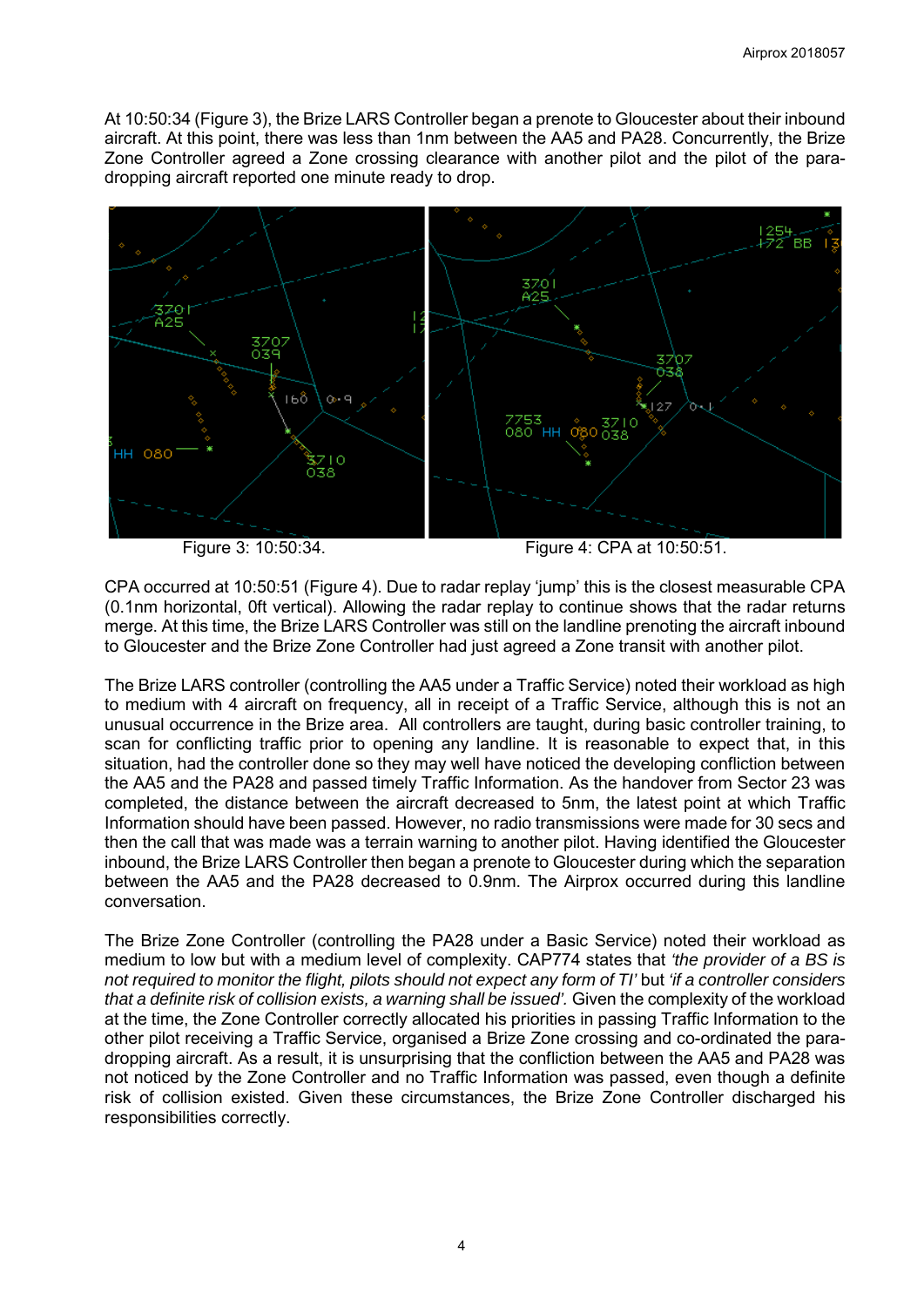# **UKAB Secretariat**

The AA5 and PA28 pilots shared an equal responsibility for collision avoidance and not to operate in such proximity to other aircraft as to create a collision hazard<sup>[3](#page-4-0)</sup>. If the incident geometry is considered as converging then the AA5 pilot was required to give way to the PA28<sup>[4](#page-4-1)</sup>. If the incident geometry is considered as head-on or nearly so then both pilots were required to turn to the right<sup>[5](#page-4-2)</sup>, which the AA5 pilot did.

# **Summary**

An Airprox was reported when an AA5 and a PA28 flew into proximity at 1051hrs on Saturday 21<sup>st</sup> April 2018. Both pilots were operating under VFR in VMC, the AA5 pilot in receipt of a Traffic Service from Brize LARS and the PA28 pilot in receipt of a Basic Service from Brize Zone.

# **PART B: SUMMARY OF THE BOARD'S DISCUSSIONS**

Information available included reports from both pilots, the controllers concerned, area radar recordings and reports from the appropriate ATC and operating authorities.

The Board first noted that both pilots were in receipt of an Air Traffic Service (ATS) from Brize, albeit not from the same controller. The AA5 pilot was in receipt of a Traffic Service from the Brize LARS controller and the PA28 pilot was in receipt of a Basic Service from the Brize Zone controller. Discussing the actions of the controllers, the HQ Air Command BM advisor commented that the Zone controller was working 'quite hard'. He had prioritised his workload by dealing with traffic that was receiving a Traffic Service and another pilot who wished to transit the Brize Zone. Additionally, he had coordinated a parachute drop with Swanwick Civil for an aircraft that wished to enter Controlled Airspace (CAS). He could understand why the Zone controller had not been able to monitor the progress of the PA28, whose pilot was receiving only a Basic Service. The BM advisor then discussed the LARS controller and commented that he also was working 'reasonably hard'. He had 4 pilots receiving a Traffic Service, including the AA5 pilot, and 3 others on standby. In the period leading up to the Airprox, the LARS controller had carried out various administrative tasks, including accepting a handover from the Swanwick Sector 23 Planner on traffic inbound to Gloucestershire airport and coordinating its arrival with the airport. During this period, 3 mins prior to the Airprox, he did not issue Traffic Information to any pilot. The BM advisor stressed that it is recognised within ATS that control tasks should be carried out before any administrative duties, and he opined that the LARS controller should therefore have scanned the radar display to ascertain if there were any potential conflictions before commencing any telephone calls. Controller members agreed that this course of action would have been appropriate. Some controller members wondered whether it would have been appropriate to have reduced the service being provided due to the controller's workload, but GA pilot members were not entirely convinced that this would have prevented the Airprox. In the end, members concluded that, under pressure of workload, the LARS controller had probably either forgotten about the presence of the AA5 or had erroneously thought that he had had sufficient time to conduct the handover tasks in an effort to reduce his own workload.

The Board noted that the AA5 pilot had sighted the PA28 late, and members commented that it would have been a hard target to see in a head-on situation. Notwithstanding, some were concerned that he had not taken further action rather than just turning right 10° to avoid the PA28; they felt that a more aggressive turn was warranted, and that this might in itself have assisted the PA28 pilot to detect his aircraft. Nevertheless, members also noted that the AA5 pilot seemed content with the proximity of the two aircraft in assessing the risk of a collision as 'low', having first sighted the PA28 at about 0.5nm.

The Board noted that the 2 pilots were receiving an ATS Service from Brize on different frequencies, which prevented the pilots overhearing each other's transmissions. However, a Mil Terminal controller

 $\overline{\phantom{a}}$ 

<span id="page-4-0"></span><sup>3</sup> SERA.3205 Proximity.

<span id="page-4-1"></span><sup>4</sup> SERA.3210 Right-of-way (c)(2) Converging.

<span id="page-4-2"></span><sup>5</sup> SERA.3210 Right-of-way (c)(1) Approaching head-on.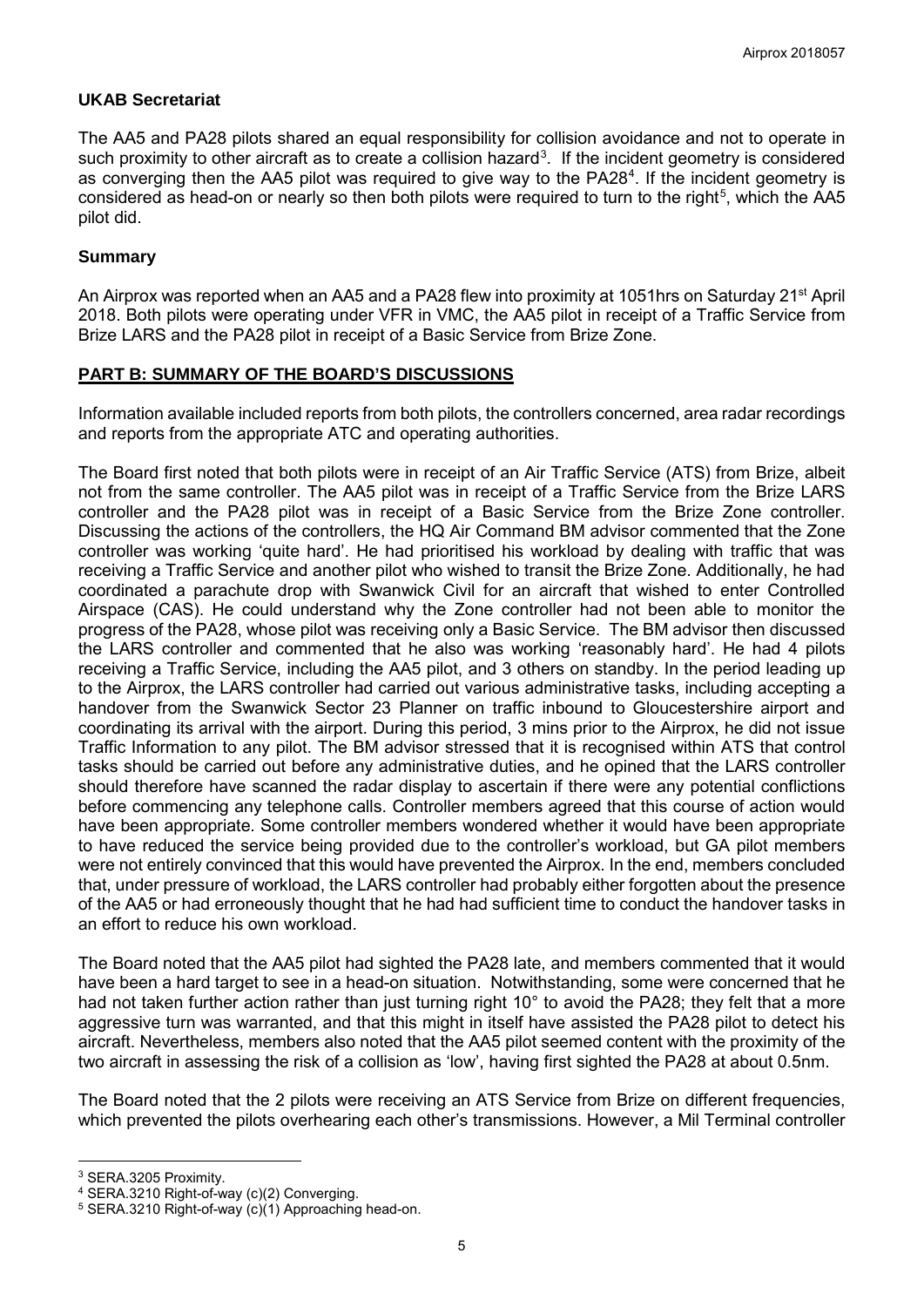member explained that it was not operationally practical to work the aircraft on the same frequency because of the nature of the coordination required within the unit. The Board queried whether it would be practical to employ Short Term Conflict Alert (STCA) to assist the Brize controllers. The HQ Air Command BM advisor reported that there were plans to introduce STCA to military controllers within the forthcoming Project Marshall military ATM update but that this project had been significantly delayed in recent years. The Board were heartened to hear that it was hoped to soon install Project Marshall equipment for a trial at Shawbury, possibly next year.

The Board quickly decided that the cause of the Airprox was a late-sighting by the AA5 pilot and a nonsighting by the PA28 pilot. It was considered that the LARS controller not passing Traffic Information to the AA5 pilot was a contributory factor. Turning to the risk, the Board noted that, at the CPA, the AA5 pilot had the PA28 in sight and had taken what he thought was appropriate action to ensure that a risk of a collision did not exist. Some members thought that the propinquity of the aircraft in a head-on situation was such that the incident represented circumstances where a definite risk of collision had existed and safety had been much reduced below the norm (risk Category B). Others thought that, although safety had been degraded, the AA5 pilot had taken action, was visual with the PA28, and could have taken more action if he had considered it necessary. After some discussion, the latter view prevailed and the Board assessed that the collision risk was Category C.

### **PART C: ASSESSMENT OF CAUSE AND RISK**

Cause: A late-sighting by the AA5 pilot and a non-sighting by the PA28 pilot.

Contributory Factor: The Brize LARS controller did not provide Traffic Information to the AA5 pilot.

Degree of Risk: C.

### Safety Barrier Assessment<sup>[6](#page-5-0)</sup>

In assessing the effectiveness of the safety barriers associated with this incident, the Board concluded that the key factors had been that:

### **ANSP:**

**Regulations, Processes, Procedures and Compliance** were assessed as **partially effective** because the LARS controller did not scan his radar display effectively before carrying out other operational administrative tasks and did not realise the proximity of the 2 aircraft. Consequently, he did not issue Traffic Information to the AA5 pilot.

**Situational Awareness and Action** were assessed as **ineffective** because ATC was not aware of the close proximity of the two aircraft until the AA5 pilot commented about the position of the PA28. Consequently, timely Traffic Information was not issued.

### **Flight Crew:**

l

**Situational Awareness and Action** were assessed as **not effective** because neither pilot was given Traffic Information about the other aircraft.

**Warning System Operation and Compliance** were assessed as **not effective** because although the PA28 was equipped with FLARM, the AA5 was not fitted with compatible equipment.

<span id="page-5-0"></span><sup>&</sup>lt;sup>6</sup> The UK Airprox Board scheme for assessing the Availability, Functionality and Effectiveness of safety barriers can be found on the [UKAB Website.](http://www.airproxboard.org.uk/Learn-more/Airprox-Barrier-Assessment/)